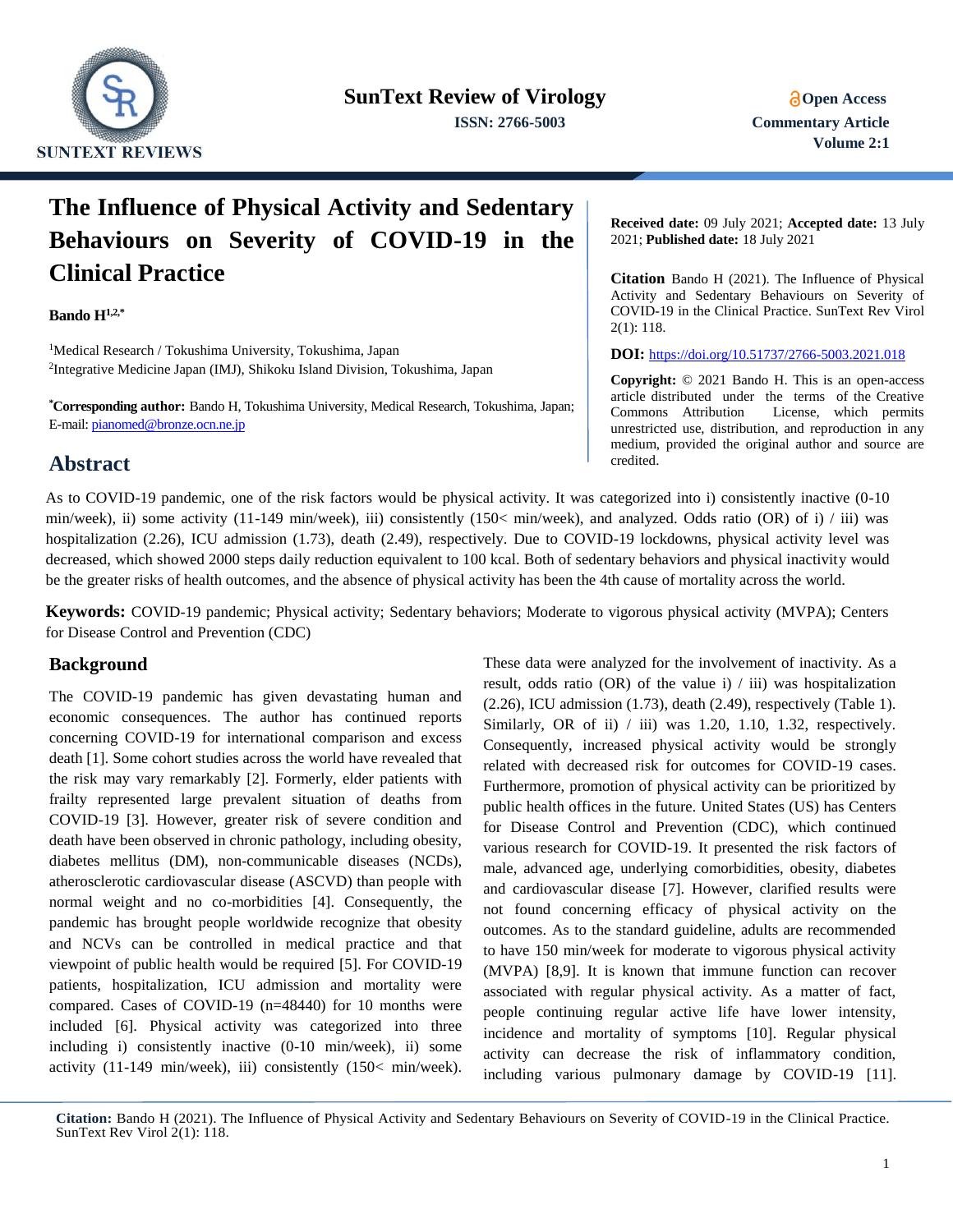

Furthermore, physical activity brings beneficial effect on lung capacity, muscle power, cardiovascular health and mental health [12]. Since COVID-19 pandemic, education or recommendation of adequate physical activity was basically absent [13]. In addition to insufficient activity level in pre-pandemic period, current activity indicates unintended results of decreasing the level even more [14]. In fact, there was a significant decrease of physical activity after the lifestyle-changes by COVID-19 pandemic [15]. From previous studies, those who consistently meet the physical activity guideline showed decreased odds for severe COVID-19. Compared with people who are always inactive, those who meet the guideline showed lower odds of hospitalization, ICU admission or dying from COVID-19. According to this evidence, physical inactivity can be a modifiable strong risk factor. Consequently, continuing regular physical activity can become important action to prevent infection and its complications related with COVID-19. A study of COVID-19 was for 6 months was reported in United Kingdom (UK). The cases included 1781 cases, in which the outcome showed 1195 admission, 152 ICU admission and 400 deaths [16]. The results showed the identified risk factors including male, ethnicity (Asian or Black), age (>50). Obesity, T2DM and CKD have elevated hospitalization risk. Obesity contributed higher risk of ICU admission. Underlying CKD, dementia and stroke have elevated death risk. As to COVID-19 lockdowns, the decreased chances of physical activity were studied in four countries (UK, US, France and Australia) [17]. Online survey (n=2541) was conducted in April-June of 2020. As a result, a reduction of 2000 steps per day, which is equivalent to non-expenditure of 100 kcal. The COVID-19 pandemic has dominated every aspect of the

world for more than a year. Medical services have been influenced remarkably, with prioritization of COVID-19 patients and delays of other cases [18]. People of vulnerable diseases have elevated risk of exacerbation of previous illnesses and developing NCDs. For DM, hypertension, NCDs and ASCVD are most prevalent pathology with elevated mortality and severity of COVID-19. Furthermore, some factors are important such as obesity, higher BMI, advancing age, frailty, sarcopenia and other impaired situation [19]. Especially, elderly patients tend to worse their condition during persistent pandemic. For the pandemic more than 1 year, lots of people in the world tend to move less for several reasons, and to have sedentarism and physical inactivity. The absence of physical activity has been the 4th cause of mortality across the world. Furthermore, it contributes poor mental and physical health outcomes, in addition to crucial economic and social burden to each country. From public health point of view, sedentary behaviors bring several simultaneous influences [20]. Both of sedentary behaviors and physical inactivity would be the greater risks of health outcomes. These two entities are mutually related for their frequency, duration, intensity, modality and context of practice [21]. Unhealthy lifestyles including physical inactivity and unfavorable dietary habits will apparently increase the risk for obesity and overweight. It will bring poor cardiometabolic fitness and health leading to NCD situations and infectious pathology [22]. Inadequate physical activity has become independent risk factor for several preventable lifestyle-related diseases. They include T2DM, obesity, overweight, hypertension, dyslipidemia, ASCVD, which become comorbidities along with severe status of COVID-19 [23] (Table 1).

|          |             |                              | Odds Ratio of the risk       |                          |
|----------|-------------|------------------------------|------------------------------|--------------------------|
|          |             | admit                        | ICU adm                      | death                    |
| Age      | < 60        | $\overline{\phantom{a}}$     | $\overline{\phantom{a}}$     | $\overline{\phantom{a}}$ |
|          | 60-69       | 2.30                         | 2.40                         | 4.01                     |
|          | 70-79       | 3.72                         | 3.44                         | 10.40                    |
|          | $80 \leq$   | 6.13                         | 3.52                         | 27.31                    |
| Sex      | female      | $\overline{\phantom{a}}$     | $\overline{\phantom{a}}$     | $\overline{\phantom{a}}$ |
|          | male        | 1.85                         | 2.38                         | 1.72                     |
| BMI      | $<$ 25.0    | $\qquad \qquad \blacksquare$ | $\qquad \qquad \blacksquare$ | $\overline{\phantom{a}}$ |
|          | 25-29       | $\overline{\phantom{a}}$     | $\overline{\phantom{0}}$     |                          |
|          | $30-39$     | 1.12                         | $\overline{\phantom{a}}$     | $\overline{\phantom{a}}$ |
| HbA1c    | < 7.0       | $\overline{\phantom{a}}$     | $\qquad \qquad \blacksquare$ | $\overline{\phantom{a}}$ |
|          | $7.0 - 7.9$ | 1.29                         | 12.50                        | 0.03                     |
|          | $8.0 \leq$  | 2.20                         | 1.91                         | 1.64                     |
| exercise | enough      | $\overline{\phantom{a}}$     | $\overline{\phantom{a}}$     | $\overline{\phantom{a}}$ |
|          | less active | 1.89                         | 1.58                         | 1.88                     |
|          | inactive    | 2.26                         | 1.73                         | 2.49                     |
|          |             | The data [6].                |                              |                          |

*Table 1: Risk factors of severity of COVID-19.*